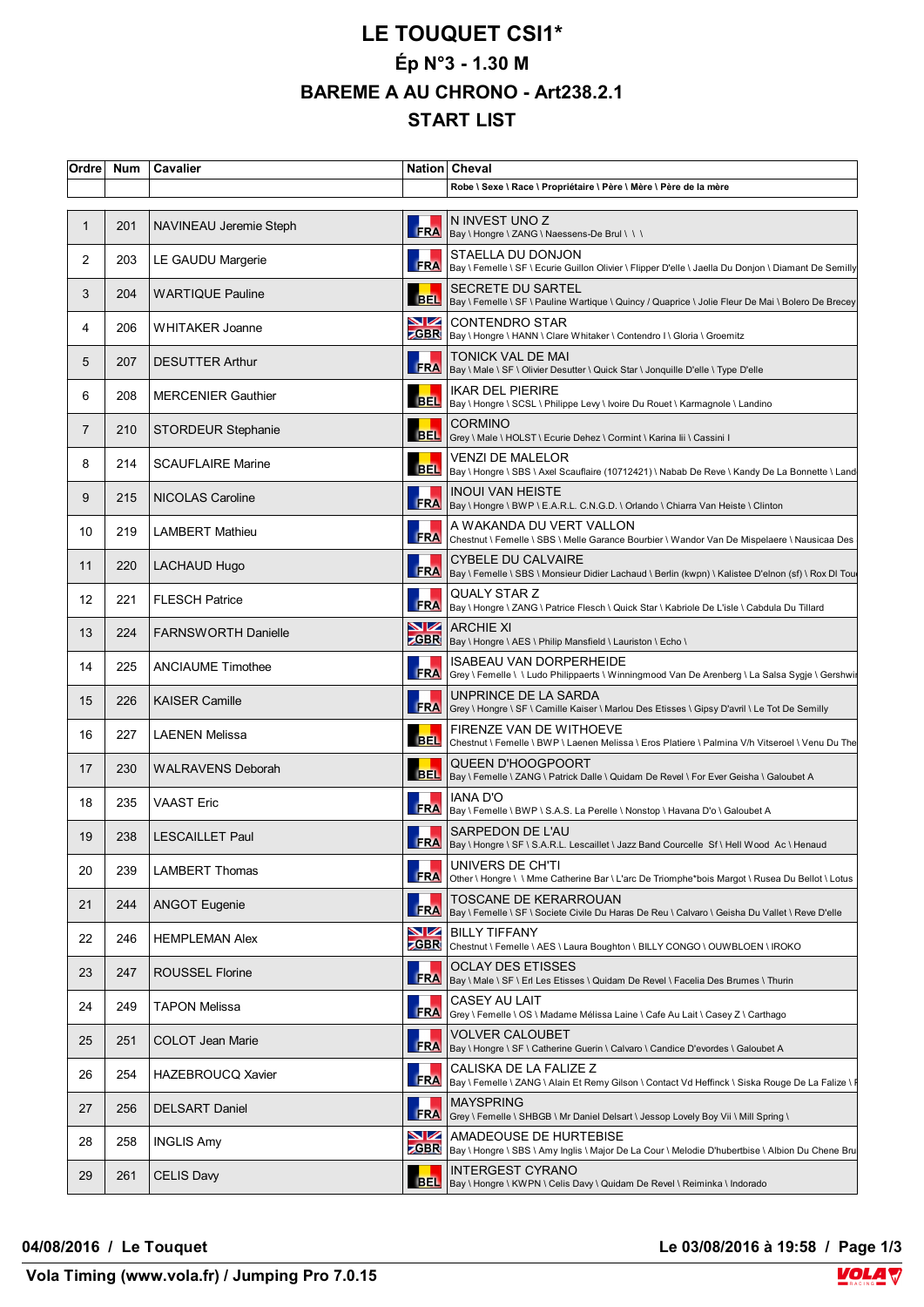## **LE TOUQUET CSI1\* Ép N°3 - 1.30 M BAREME A AU CHRONO - Art238.2.1 START LIST**

| Ordre | <b>Num</b> | Cavalier                  |             | Nation Cheval                                                                                                                  |
|-------|------------|---------------------------|-------------|--------------------------------------------------------------------------------------------------------------------------------|
|       |            |                           |             | Robe \ Sexe \ Race \ Propriétaire \ Père \ Mère \ Père de la mère                                                              |
| 30    | 264        | <b>VIGNERON Sebastien</b> | <b>BELI</b> | PALOUBET DU CHATEAU<br>Bay \ Male \ SBS \ Julien Decroly \ Baloubet Du Rouet \ Katia Du Chateau \ Ezoliet                      |
| 31    | 266        | <b>PAILLOUX Marie</b>     |             | <b>DJAMI DU CALVAIRE</b><br>FRA Other \ Hongre \ SBS \ Mme Marie Pailloux \ \ \                                                |
| 32    | 267        | <b>DUYCK Mathilde</b>     |             | RIBEIRO BARBOTIERE<br>FRA Bay \ Hongre \ SF \ Mathilde Duyck \ Allegreto \ Java Barbotiere \ Veneur De Baugy                   |
| 33    | 269        | <b>LAINE Alice</b>        |             | <b>COSMOS</b><br>FRA Grey \ Male \ HOLST \ Monsieur Nicolas Deseuzes \ Cassini   \ Kimba Rc \ Lasino                           |
| 34    | 271        | <b>RIDELLE David</b>      |             | QUATRO Z<br>BEL   Bay \ Hongre \ ZANG \ David Ridelle \ Quasimodo Z \ ?st Vd Vluchtdijk \ Apollo Van T Lindebos                |
| 35    | 273        | <b>TROIANI Tatiana</b>    | <b>BEL</b>  | <b>CHARLON</b><br>Bay \ Hongre \ OLDBG \ Stephex Stables \ Chalan \ Quiqui Z \ Quinar                                          |
| 36    | 279        | THOMETSCHEK Thomas        |             | <b>QUALOMAZ</b><br>BEL   Bay \ Femelle \ ZANG \ David Depuydt \ Quasimodo Z \ Toloma \ No Limit                                |
| 37    | 282        | <b>COUNASSE Jerome</b>    |             | <b>GALATASARAY</b><br>BEL Bay \ Male \ \ Fr. Lenz \ Graf Top \ Wicky \ Watzmann                                                |
| 38    | 286        | <b>VAN BELLE Mike</b>     |             | HAKUNA MATATA C EN M<br>BEL   Bay \ Male \ BWP \ Van Belle Mike \ Heartbreaker \ Camira Z \ Carthago                           |
| 39    | 294        | <b>WILLAUME Florence</b>  |             | <b>ALAKHANI WEST</b><br>FRA Bay \ Femelle \ SF \ Mme Florence Willaume \ Diamant De Semilly \ Wirma \ Hors La Loi li           |
| 40    | 297        | <b>REYNOLDS Clare</b>     |             | <b>NZ PETRUS DU CHATEAU</b><br>ZGBR Chestnut \ Hongre \ SF \ Clare Reynolds \ Quidam De Revel \ Sophie Du Chateau \ Galoubet A |
| 41    | 301        | <b>BERRITTELLA Loris</b>  |             | TRATTORIA MASSUERE<br>BEL Grey \ Femelle \ SF \ Sarl E P I C \ Cassini Ii \ Pazienza \ Diamant De Semilly                      |
| 42    | 302        | <b>BECKER Noemie</b>      |             | PILOT DE HUS<br><b>BEL</b>  Bay \ Male \ OLDBG \ Beckbox SPRL \ PILOT WESTF \ DONNATINA ESC OLD \ ARGENTINUS                   |
| 43    | 305        | <b>MEYNAERT Avril</b>     |             | <b>BANDESSA</b><br>BEL   Bay \ Femelle \ AES \ Meynaert Avril \ Udessa \ Nina Richy \ N-Aldato                                 |
| 44    | 306        | LOCKWOOD Mathilde         | <b>FRA</b>  | VANYCHOCOLA M'AUREA<br>Other \ Femelle \ SF \ Melle Catherine Bonnafous \ Visage Van De Olmenhoeve \ Qomete M'aurea            |
| 45    | 307        | <b>LEWIS Sarah</b>        | VZ          | DOONAVEERAGH EMMA<br>ZGBR   Bay \ Femelle \ ISH \ Mrs Sarah Lewis \ Creevagh Ferro \ Legacurry Rose \ Classic Vision           |
| 46    | 310        | <b>ANNETT Jane</b>        |             | <b>NZ</b> CUDANSA M<br><b>ZGBR</b> Chestnut \ Femelle \ KWPN \ Tony Oliver \ For Pleasure \ Udansa M \ Quick Star              |
| 47    | 315        | DIMMOCK Jessica           |             | <b>NZ</b> BILLY ANDERSON<br><b>CBR</b> Bay \ Femelle \ AES \ The Billy Stud \ Cevin Z \ Pamela \ Andiamo                       |
| 48    | 318        | DI VITTORIO Caroline      |             | CAMUS 11<br>BEL Chestnut \ Hongre \ HOLST \ Stanislas Di Vittorio (1095857 \ Cassini Ii \ Sierra \ Lansing                     |
| 49    | 321        | SOQUET Jonathan           | <b>BEL</b>  | FIRST D'AULNE<br>Chestnut \ Hongre \ BWP \ Soquet \ Wandor Van De Mispelaere D'10 \ Illusion D'aulne I-26329 \ \               |
| 50    | 323        | <b>BARDYN Benjamin</b>    |             | LA CHARADE DE PAEP Z<br>BEL   Bay \ Femelle \ ZANG \ De Belie-Blanckaert \ Lordanos \ Charade Z \ Carthago Z                   |
| 51    | 324        | STAPPAERTS Danny          |             | CHERRY 3 Z<br>BEL Chestnut \ Femelle \ ZANG \ 3 Invest \ Carthago Z \ Aida De Laubry \ Quidam De Revel                         |
| 52    | 327        | <b>DALLE Louise</b>       | <b>BEL</b>  | <b>VESTALE D HOOGPOORT</b><br>Bay \ Femelle \ SBS \ Patrick Dalle \ Acorado \ Ashly De Baugy \ Pot D Or Xx                     |
| 53    | 332        | <b>CALMEYN Piet</b>       |             | <b>BARONES</b><br>BEL   Black \ Femelle \ KWPN \ Piet Calmeyn \ Cardento \ Diadeem \ Nimmerdor                                 |
| 54    | 334        | VINOIS Mathieu            | <b>FRA</b>  | <b>CERISE FLOREVAL Z</b><br>Bay \ Femelle \ ZANG \ M. Mathieu Vinois \ Cluysenaer Vd Heffinck \ Vanoeska \ Metall              |
| 55    | 337        | CUBITT Sean               | <b>IRL</b>  | WAIYAMA<br>Chestnut \ Femelle \ HOLST \ Norbert Folkmer MI. \ Catoki \ Piratin \ Ramirado                                      |
| 56    | 338        | <b>DUFFY Michael</b>      | <b>IRL</b>  | <b>SHAQIRI</b><br> Bay \ Hongre \ HANN \ Paarden Investment I Bv \ Stakkato \ Dagama \ Drosselklang li                         |
| 57    | 341        | WASTIAU Kevin             |             | ELMOUT DE L'HERSE<br>BEL Bay \ Male \ SBS \ Vervliet \ Copperfield Von Der Held \ Unic De L'herse \ Kashmir Van Schuttersh     |
| 58    | 348        | <b>MEURISSE Aurore</b>    | <b>FRA</b>  | <b>TASSILLI DE KERGANE</b><br>Chestnut \ Hongre \ SF \ Mme Anne Rapinat \ Elan De La Cour \ Quarla De Kergane \ Elf D'or       |
| 59    | 354        | <b>DUHAMEL Nicolas</b>    | <b>FRA</b>  | TRALALA DIV<br>Chestnut \ Hongre \ SF \ M. Laurent Cage \ Cabri Du Val \ Diva Du Klaphouck \ Toinon Du Marais                  |
|       |            |                           |             |                                                                                                                                |

## **04/08/2016 / Le Touquet Le 03/08/2016 à 19:58 / Page 2/3**